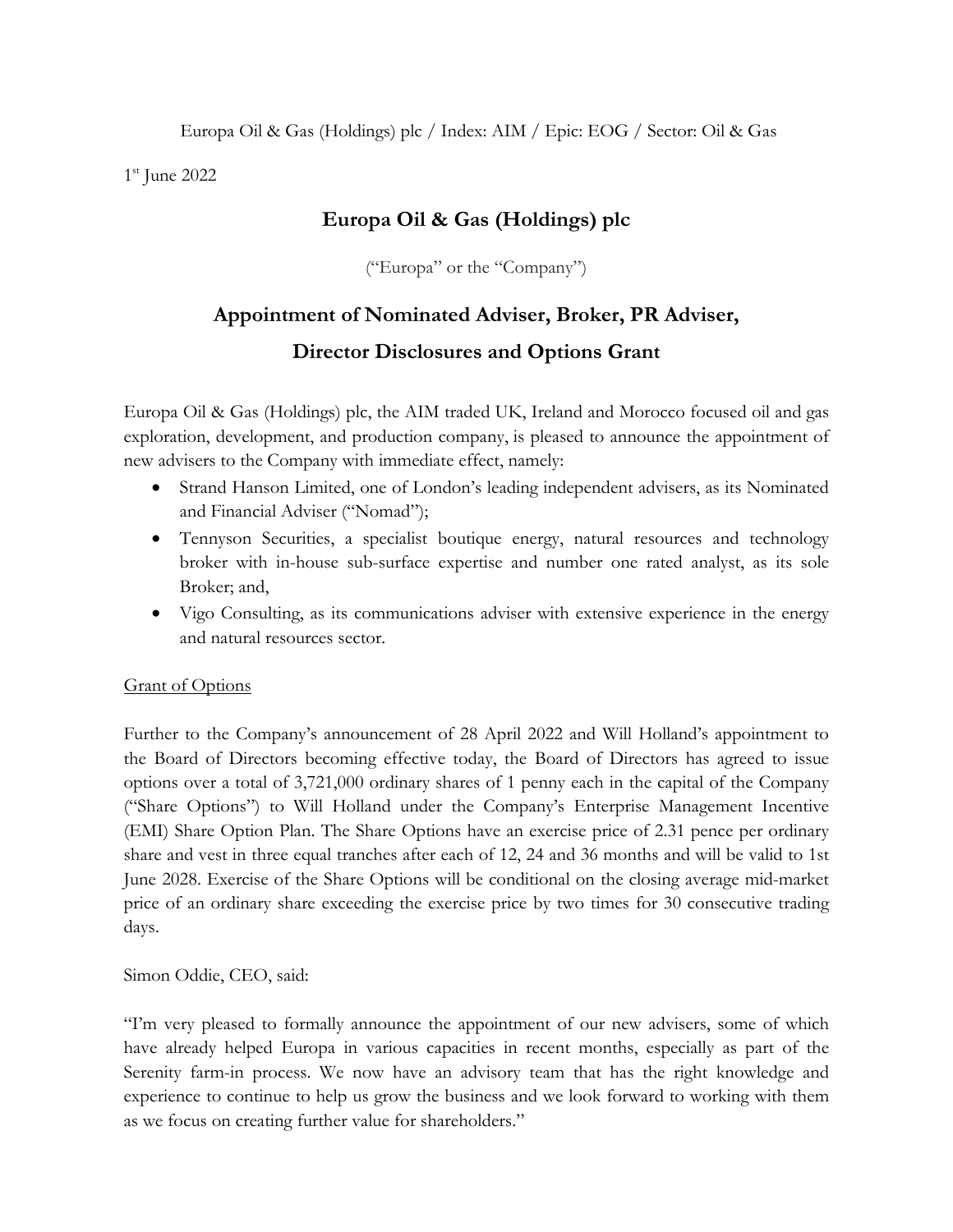Pursuant to AIM Rule 17 and Schedule Two, Paragraph (d), the following statutory disclosures pertaining to various directors are required:

#### **William Holland**

*Previous Directorships/Partnerships (last five years)*

Grafton Energy Ltd (08763810)

#### **William Ahlefeldt**

Mr Ahlefeldt was previously a director of Vision2buy Group A/S until September 2006, at which point it was dissolved after bankruptcy proceedings, which commenced in May 2003. Mr Ahlefeldt was also previously a director of Vision2buy A/S until April 2003, and bankruptcy proceedings of the company commenced in June 2003.

### **Brian O'Cathain**

Mr O'Cathain was previously a director of Petroceltic International plc which, during his tenure, was placed into examinership by the High Court of Ireland on 11 April 2016

#### **\* \* ENDS \* \***

For further information, please visit [www.europaoil.com](http://www.europaoil.com/) or contact:

| Simon Oddie      | Europa Oil & Gas (Holdings) plc     | mail@curopaoil.com     |
|------------------|-------------------------------------|------------------------|
| Murray Johnson   | Europa Oil & Gas (Holdings) plc     | mail@curopaoil.com     |
|                  |                                     |                        |
| James Dance      | Strand Hanson Limited – Nominated & | $+44$ (0) 20 7409 3494 |
|                  | Financial Adviser                   |                        |
| James Spinney    | Strand Hanson Limited - Nominated & | $+44$ (0) 20 7409 3494 |
|                  | Financial Adviser                   |                        |
| Peter Krens      | <b>Tennyson Securities</b>          | $+44$ (0) 20 7186 9033 |
| Patrick d'Ancona | Vigo Consulting                     | $+44(0)$ 20 7390 0230  |
| Finlay Thomson   | Vigo Consulting                     | $+44$ (0) 20 7390 0230 |

#### **Notes to Editors**